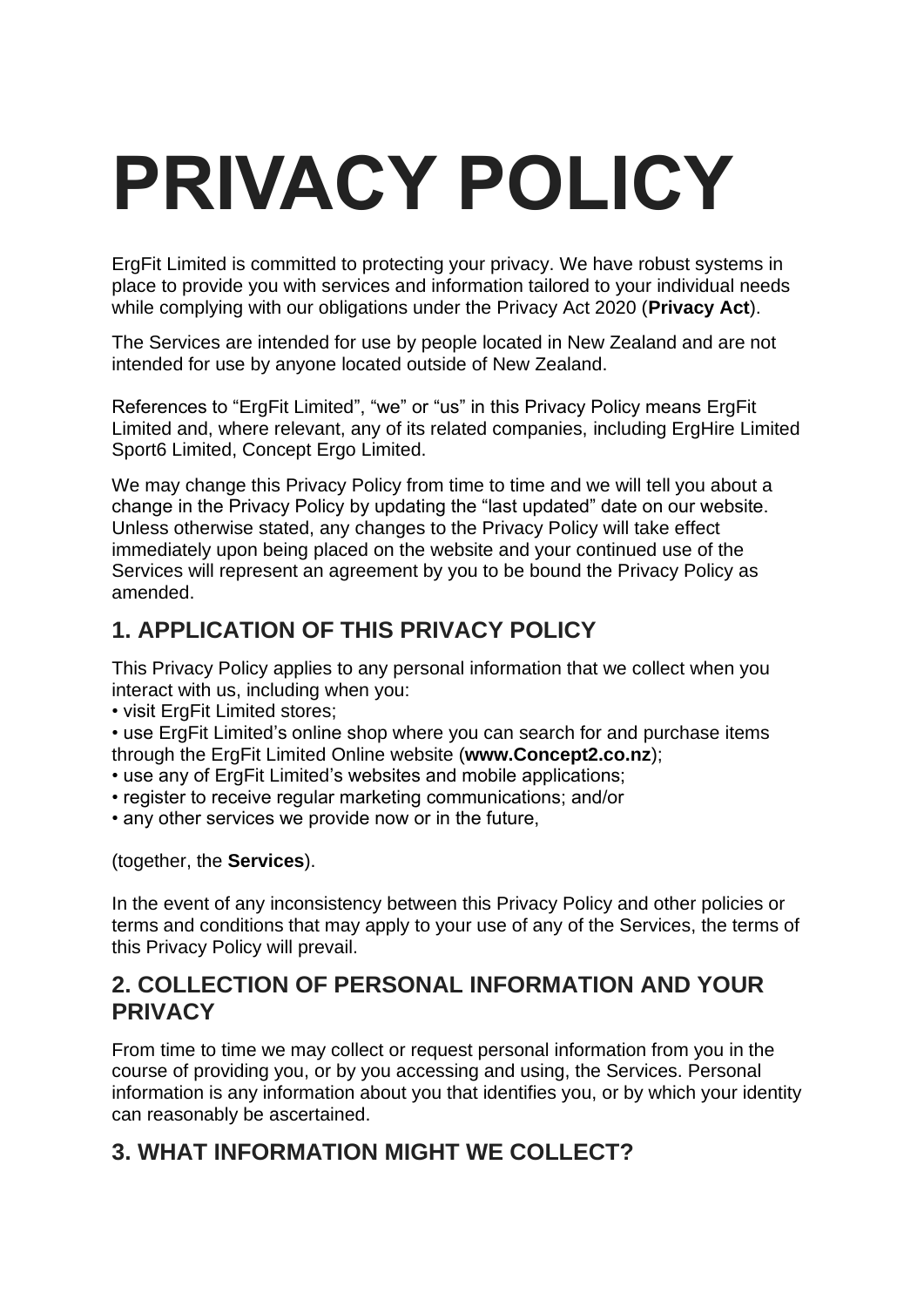The type of personal information we may collect when you access and use the Services includes your name, postal and delivery address, email address, phone number and any other information that we request.

In addition, in the course of using some of the Services (for example, ErgFit Limited Online (www.concept2.co.nz)), we may collect various other information from you, including demographic information (e.g. age, gender), mobile location data, order information (e.g. your preferences, purchases and returns history) and other information that we request.

You may register with ErgFit Limited to receive regular marketing communications from us, for example via email or text message. If you choose to register to receive regular marketing communications or to use any of the Services, you will need to provide us with certain personal information to create an account, which may include your name, age, postal address, email address, phone number and other requested information.

If you do not provide us with some of this information then you may not be able to access some or all of the Services, including the marketing communications available after registration.

From time to time we may also collect from you in the course of providing you, or by you using and using, the Services, information that is not personal information at the time of collection (**Non-identifiable Information**), for example payment card information. However, by choosing to register to use any of the Services, you agree that we may combine the Non-identifiable Information with your personal information that we collect, or that is otherwise held by ErgFit Limited, its partners or service providers, in a manner that will change the nature of the Non-identifiable Information such that it becomes personal information. You agree that we may use this Nonidentifiable Information in accordance with this Privacy Policy.

## **4. WHY DO WE COLLECT PERSONAL INFORMATION?**

We collect personal information in order to provide you with, and allow you to access and use, the Services.

By accessing and using the Services, or by registering to receive marketing communications, you agree that we may collect, store and use any of your personal information including to do any of the following:

• To allow you to access and view your account created to receive the Services or marketing communications;

• To assist in providing the Services that you request, including to contact you about your use of the Services and process and deliver any orders placed through the Services. For example, if you made a purchase through ErgFit Limited Online, we may contact you about your order;

• To allow you to participate in competitions and promotions which may be available to ErgFit Limited's customers from time to time;

- To contact you for other ErgFit Limited' marketing and promotional purposes;
- To take actions required to keep your information secure;
- To enhance your overall experience of the Services;
- To provide or send you targeted marketing (or allow a third party to provide you) via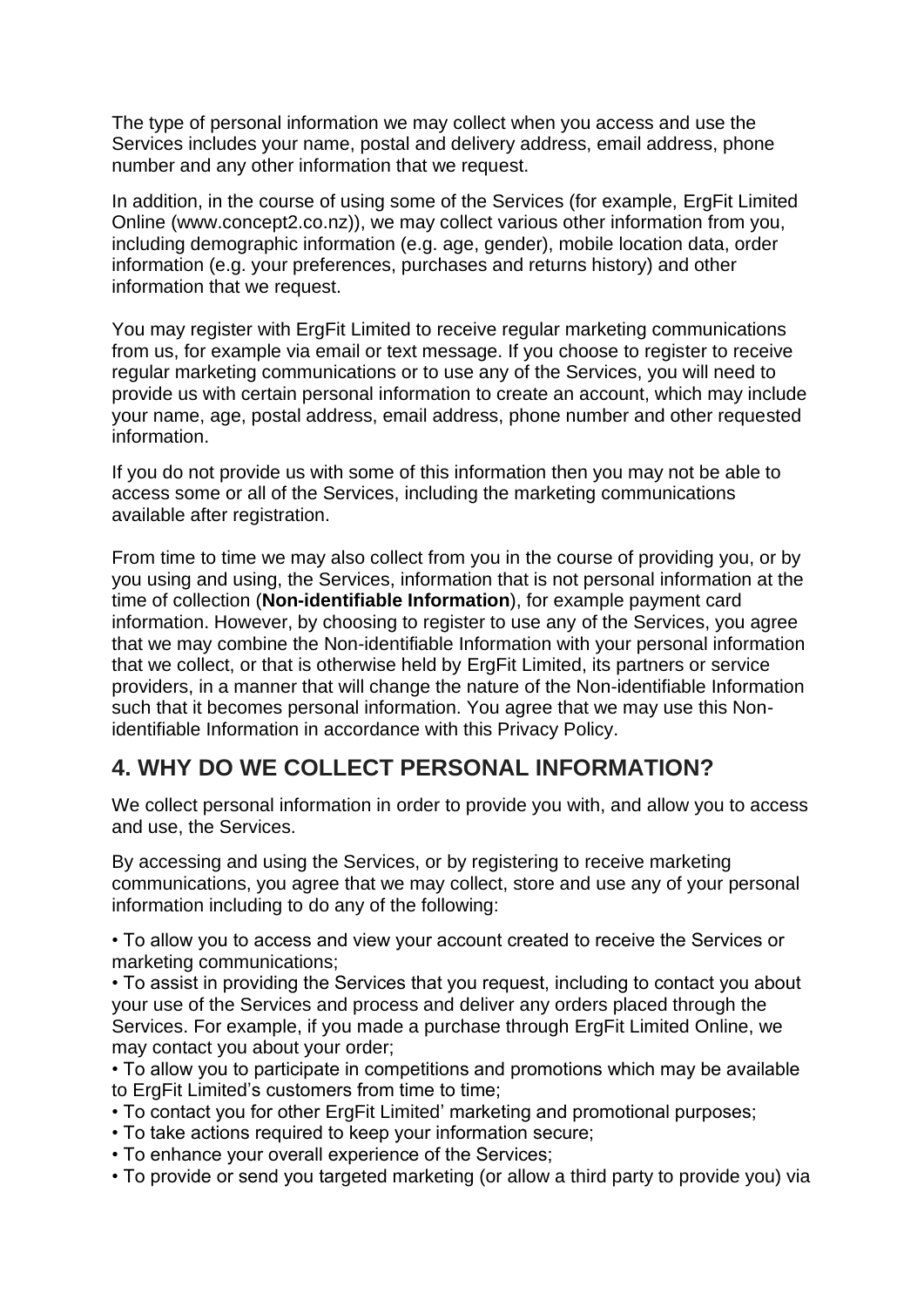email, online (including social media) or physical mail, with details of special offers, discounts, prize draws, loyalty programmes, competitions and information about products or services offered by ErgFit Limited, or other third party providers, or other information that may be of interest to you, your family or household;

• Identify and determine the benefits, offers or promotions that may be of interest to you, your family or household based on your use of the Services;

• To undertake data analytics, insights or data mining (including the anonymisation or aggregation of your personal information with other data to identify patterns and trends, and use the full benefit of that analysis);

• To build a view of you as a customer by collating all personal information that ErgFit Limited, and our partners and service providers, hold about you, including collected via any ErgFit Limited' managed platforms or services, in a single profile, so that we can analyse and improve your experience and the services provided to you by ErgFit Limited;

• To conduct research related to your use of the Services;

• Such other purpose we make known to you at the time of collection.

In doing so, your personal information may be combined with other personal information held by ErgFit Limited, our partners and service providers.

Where possible, ErgFit Limited will collect your personal information directly from you.

## **5. DO WE DISCLOSE PERSONAL INFORMATION TO ANYONE ELSE?**

In providing you with, or by you accessing and using, the Services, including where you register for an account to use the Services, we may sometimes need to disclose your personal information to others. By using one or all of the Services you agree that we may disclose your personal information for any of the purposes listed in the above section to:

• a ErgFit Limited entity and its staff;

• a franchisee of ErgFit Limited;

• any relevant third party that offers goods or services that we think may be of interest to you;

• a third party outside of ErgFit Limited who is contracted to us, to provide a particular service to you on our behalf;

• a third party outside of ErgFit Limited who is contracted to us, to provide a particular service to us;

• to our appointed payment provider to process your payments for purchases; and

• third parties when we believe in good faith that we are required to do so by law.

You consent to the disclosure of your personal information to the parties listed above.

## **6. COOKIES AND TRACKING**

When you access ErgFit Limited's websites, social media pages and/or mobile apps, we may use cookies to track your use of the Services so that we can provide you with the best possible shopping experience. A cookie is a small piece of data that a website sends to your browser that may be stored on your system. Some information/services may be unavailable if you chose to disable your browser from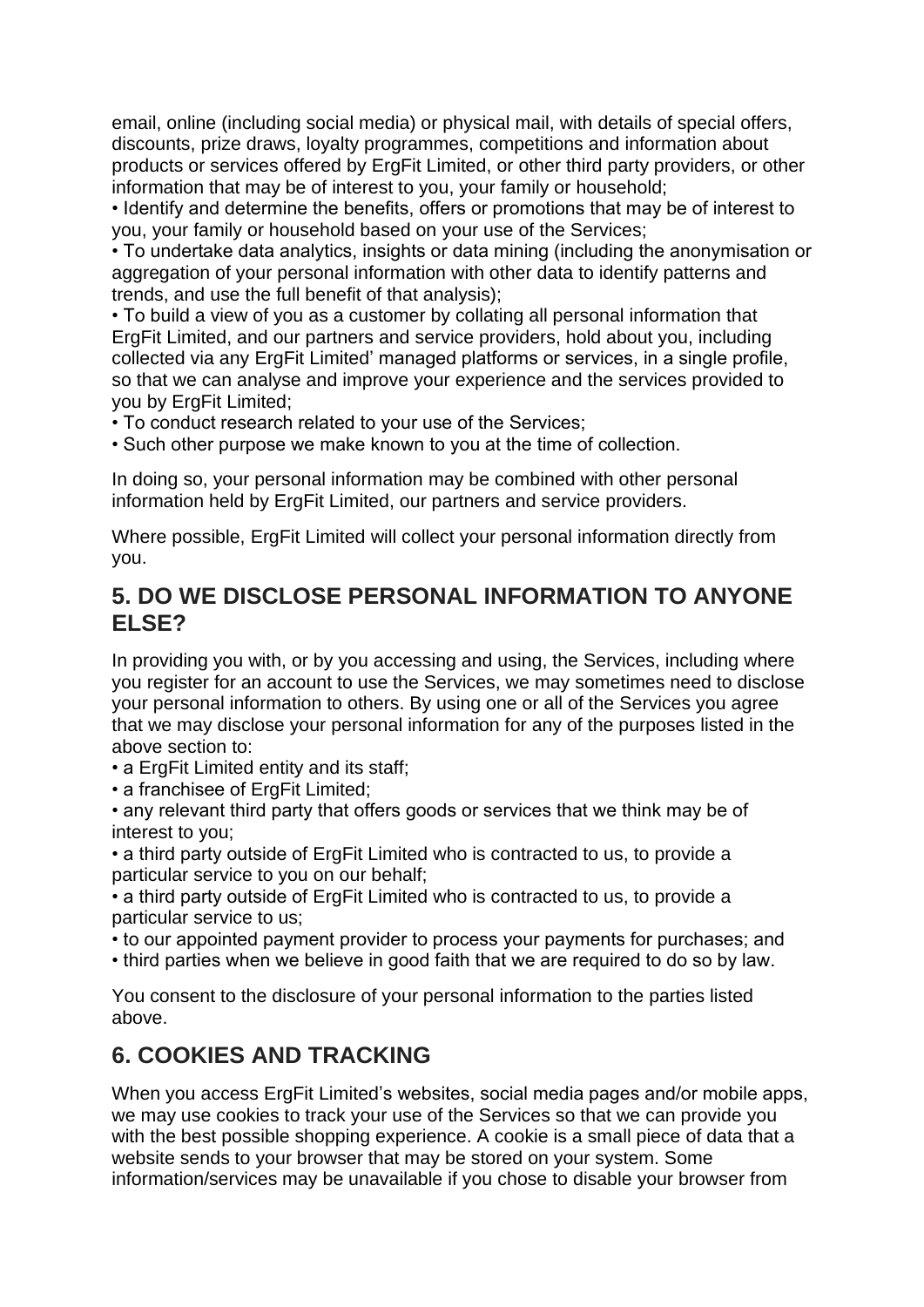accepting cookies.

We may use the information generated by cookies to:

- track traffic patterns to and from the relevant website;
- ensure any content (which may include any advertising) is being shown to the most appropriate person; and

• enable us to serve targeted advertising to you (on our Site and elsewhere).

By using the Services you consent to the storing and accessing of cookies or other information on your device in connection with your use of the Site.

# **7. ANALYSIS TOOLS**

We use various app, web and/or email analytics tools to collect information about your activity when you use the Services through one of our websites or mobile applications (e.g. www.concept2.co.nz). The information we collect through the use of such analytics tools may be information about you (e.g. products, services, or specials that you engage with on the relevant website) or anonymous information (e.g. the number of visitors per day or the average amount of time spent on the relevant website). By accessing and using one of our websites, you consent to our use of such analytics tools to collect information about your access and use of the Services through that site.

## **8. DIRECT MARKETING AND CONSENT TO RECEIVING MESSAGES**

When you register to receive marketing communications from us, your name and contact details will be added to our ErgFit Limited database (and/or a database of ErgHire Limited, and Sport6 Limited), and you consent to receiving messages from us by email, text message, or physical mail (depending on what information you provide us and your stated preferences).

All commercial electronic messages from us will contain an unsubscribe function if you no longer want to receive commercial electronic messages from us. You can unsubscribe from receiving emails from ErgFit Limited at any time by clicking the link in any email you receive from us through to your account and changing your account preferences, by unsubscribing from an email itself, or by contacting the specified ErgFit Limited email address (if applicable). To opt-out of receiving text messages from us, either reply 'STOP' to a text or update your account preference details. We will endeavour to update your account preferences as soon as possible. If you unsubscribe or cancel your registration we may not be able to provide you with all or some of the Services.

# **9. SECURITY OF PERSONAL INFORMATION**

Security of personal information is very important to us and we will take all reasonable steps to protect your personal information from misuse, loss, unauthorised access, modification or disclosure. However, you acknowledge that security of the transmission of data over the internet can never be guaranteed, and it is your sole responsibility to protect access to any emails you receive from us that provide access to your account. To the maximum extent permitted by law, ErgFit Limited will not be liable for any direct or indirect damage or loss if any third party gains unauthorised access to your information.